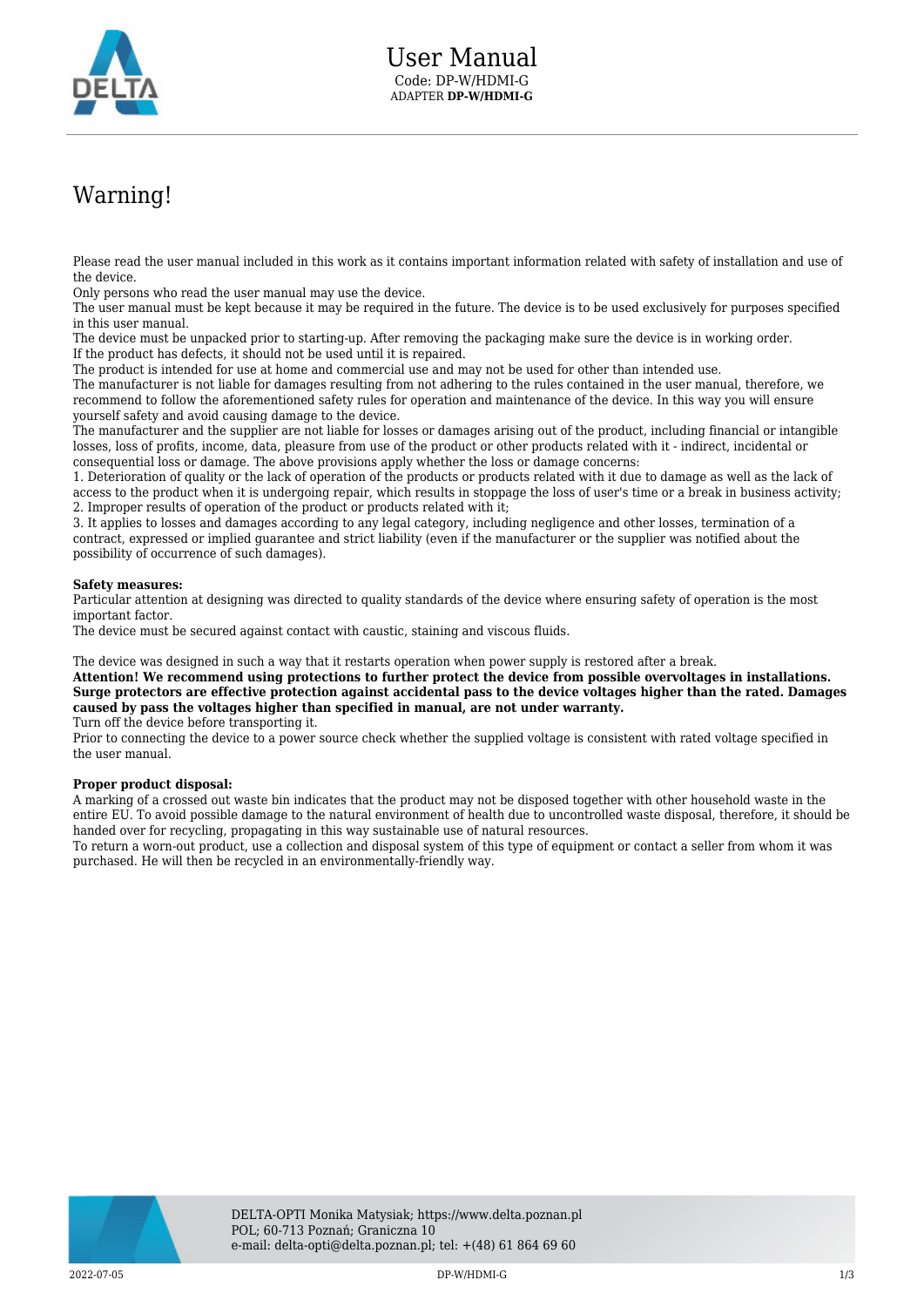

## User Manual Code: DP-W/HDMI-G ADAPTER **DP-W/HDMI-G**



The device converts the DisplayPort signal to HDMI signal. The adapter is ideal solution for connecting a laptop or computer with the DisplayPort outputs to the HDMI monitor or other receiver.

| Inputs:                     | DisplayPort - plug                                                                                 |
|-----------------------------|----------------------------------------------------------------------------------------------------|
| Outputs:                    | HDMI - socket                                                                                      |
| Supported resolutions:      | max. 4K UHD                                                                                        |
| DisplayPort standard:       | 1.2                                                                                                |
| Bitrate:                    | $\leq$ 17.28 Gb/s Video<br>$\leq$ 21.6 Gb/s TDMS                                                   |
| Number of displayed colors: | 48 bpp                                                                                             |
| Audio support:              | 8 Channels / 768 kHz / 24 bit                                                                      |
| Main features:              | • Plug & Play<br>• Standby mode detection<br>• Standby mode enter into sleep mode automatically    |
| Power supply:               | 5 V DC - from HDMI port                                                                            |
| Weight:                     | $0.026$ kg                                                                                         |
| Dimensions:                 | 49 x 20 x 12 mm - DisplayPort plug<br>45 x 22 x 12 mm - HDMI socket<br>$\sim$ 15 cm (cable length) |
| Guarantee:                  | 2 years                                                                                            |

Device connectors:



2022-07-05 DP-W/HDMI-G 2/3